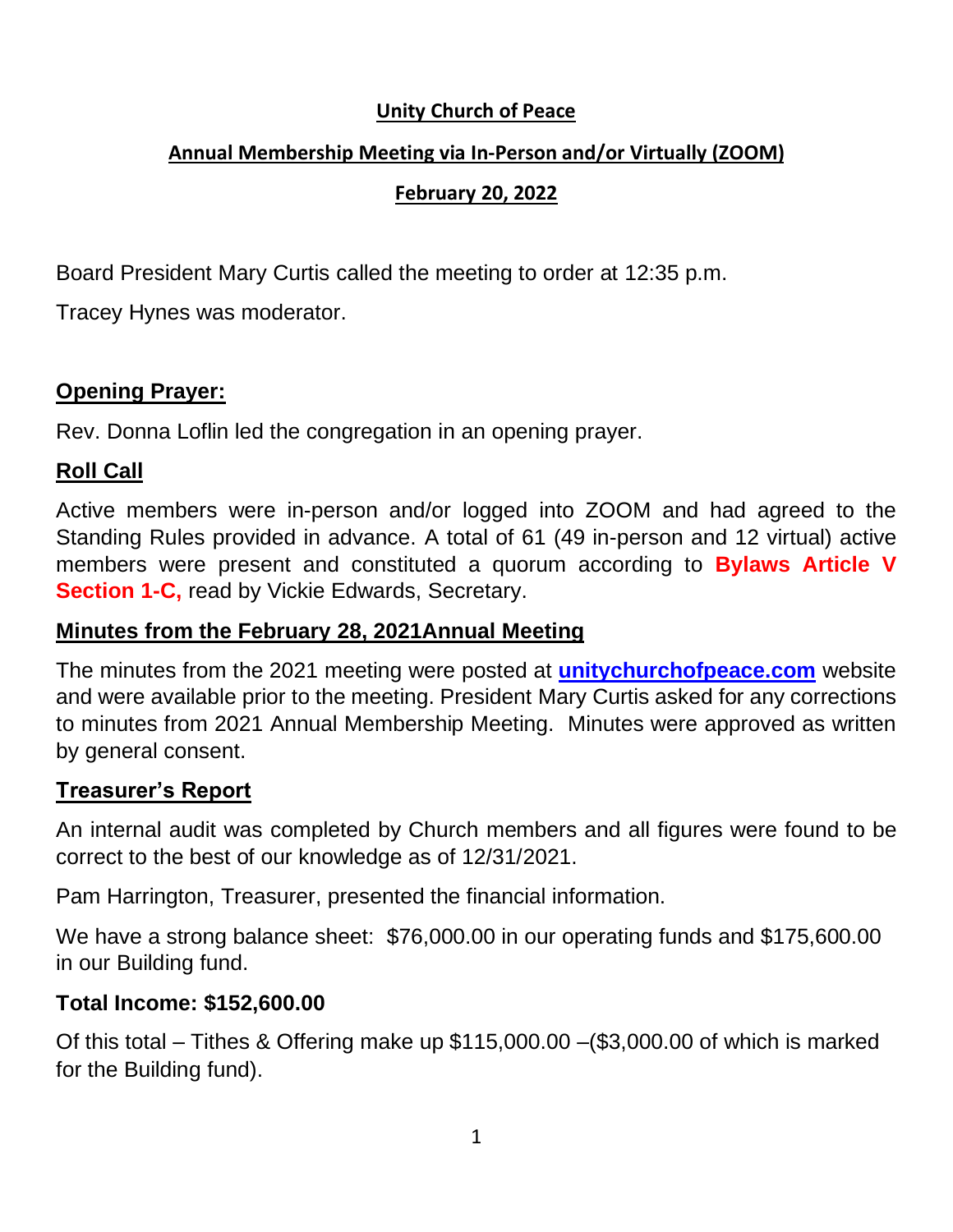Our online tithing is going strong with the Breeze platform now bringing in 23% of our total giving, PayPal is 13%, the balance (64%) is checks and cash.

## **Total expenses: (\$163,000.00)**

# **Net Loss: \$10,400.00**

This is due to the difference between the cost of the repair & renovation of the Church and the insurance money received. When you consider the fact that the building was closed for half of the year, we had major damage, and we underwent renovation of our sanctuary, office and added a new room, this was to be expected.

**Note:** Included in the expense numbers above is \$17,235.00 in tithes to various local charities, Silent Unity, Unity Worldwide Ministries, etc. We are "tithing" Church and give 10% of our income. We were blessed to be able to give over that in the year 2021.

#### **Bills and Communications**

President Mary Curtis was not aware of any additional bills or communications and that all bills and communication were up to date for the year 2021.

The Financial Report will be filed.

### **Election of Board Members**

Vickie Edwards, as Secretary read: **Bylaws Article VI Section 10- A.**

Mary Curtis noted that the Nominating Committee included: Rev. Donna Loflin, Tracey Hynes, Rima Riggs and Phyllis Stanzione alternate. Phylliss Stanzione presented the slate of candidates in alphabetical order: Aspen Bell (withdrew her nomination before the meeting), David Beard, and John Krueger.

President Mary Curtis asked if they were any nominations from the house or virtual floor. Nominees must have previously consented to be nominated. Renee Peters was nominated from the floor.

Each nominee, David Beard, John Krueger, and Renee Peters introduced themselves and talked about their interest in being a trustee.

Vickie Edwards, as Secretary read the election procedure: **Bylaws Article VI Section 10- D.**

Mary Curtis stated the vote was for two (2) people only, votes with more than two (2) would be void.

The in-person votes were counted, and virtual votes were tallied by the polling software and reported to the board president.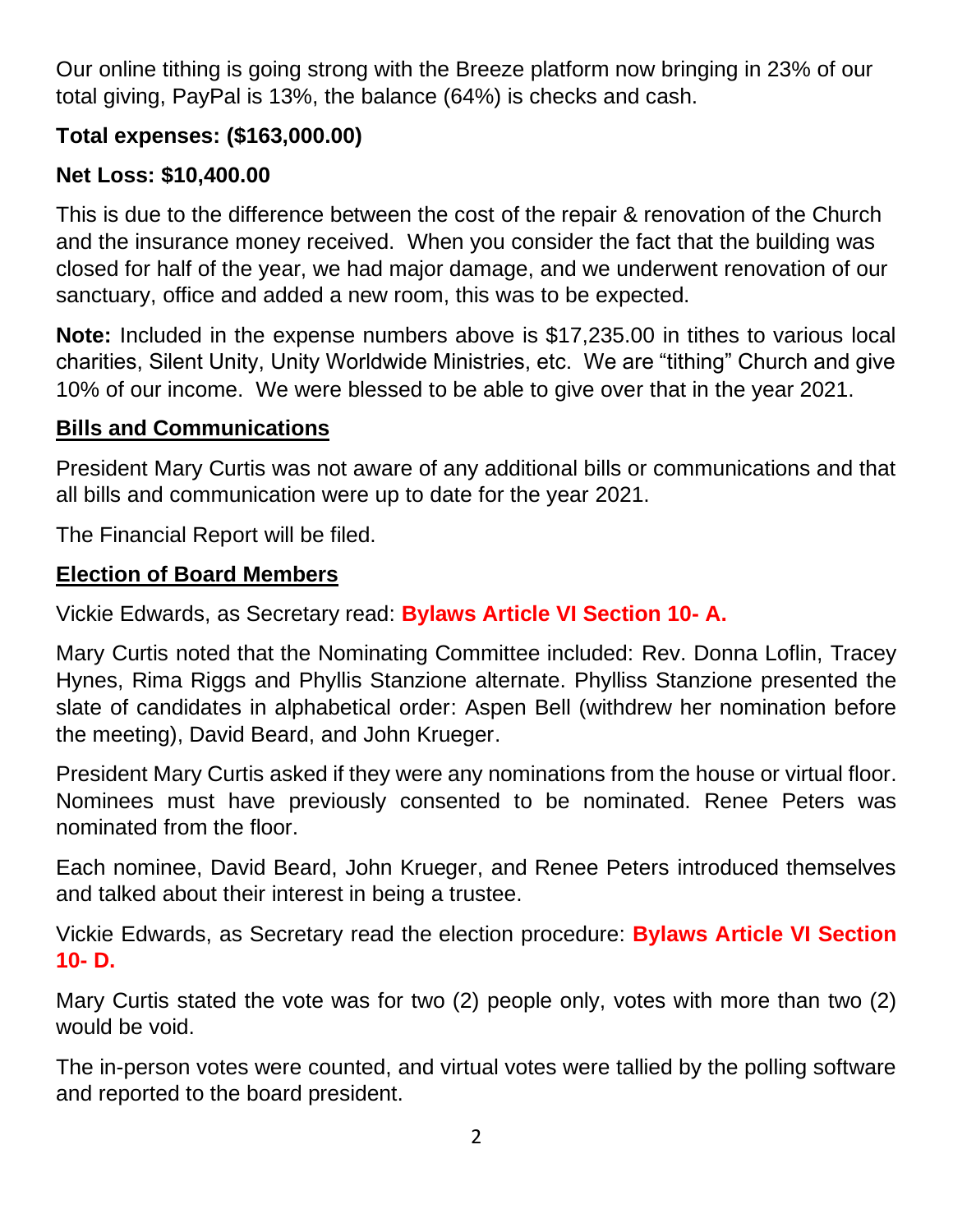The results are as follows:

John Kruger elected as a Trustee for a 3-year term.

Renee Peters elected as a Trustee for a 3-year term.

David Beard elected as Alternate for 1-year term.

## **Nomination Committee - election**

The nominations for next year's Nominating Team were opened.

Richard Curtis was nominated and accepted nomination.

Martha Bireda was nominated and accepted nomination. .

Rick Ramsey moved to accept the nominations of Richard Curtis and Martha Bireda by acclamation. David Beard seconded the motion. All members approved and the motion carried.

Tracey Hynes nominated Alicia Uselmann as an alternate. Renee Peters seconded the motion. All members approved and motion carried.

Richard Curtis and Martha Bireda will be the regular members with Alicia Uselmann being the alternate member on the 2022 Nominating Committee.

# **Minister's Report and Ministry Teams**

- CLASSES: *I of the Storm-6 weeks; The Quest* was on Zoom about 18 months; Unity Basics for 5 weeks, *Metaphysics 4* with Rev Eileen for 5 weeks.
- SMALL GROUPS: Adventures in Faith series on Sue Monk Kidd's book *When the Heart Waits-*ended with a catered lunch celebration on November 21st.
- PRAYER TEAM: Held monthly meetings, made calls and created a Sunday prayer circle for several months before the church opened for services. Several team members left during the pandemic and will be honored next weekend-Feb 27th, when we dedicate our new Prayer Team. Vivian Walthall, LUT not only took over the prayer team but is still team leader for **Care Team**/Inreach that keeps up with our members who are facing health challenges.
- MEMORIAL SERVICES:

June-Chris Howard July-Glenn Nelson August-Lorraine Gallo Swaffield October-Amy Barrett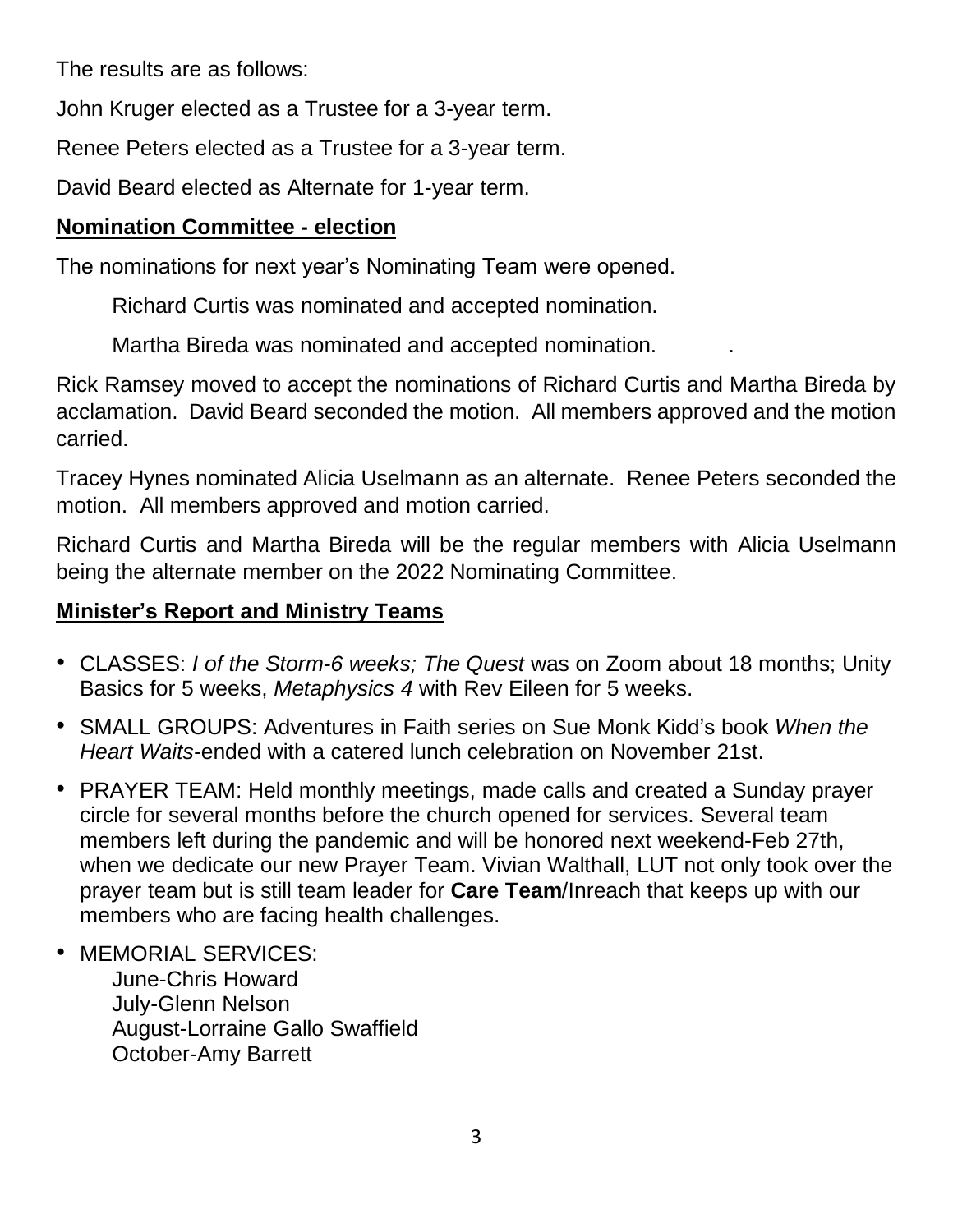Also, many of you lost family and friends-John Bauer made his transition, my mom too. Some of you said goodbye to your parent or your child. It was another year of changes. More changes, more adjustments.

- COMMUNICATION: In an effort to keep in touch with you we sent out occasional emails, postcards, Selah sent Birthday Greetings, Tracey provided a weekly emailed newsletter. I made many home, hospital, nursing home and rehab visits. Mary helped keep up our church Facebook page and Bob our website.
- Zoom opportunities offered throughout the pandemic: Wednesday book group 10 AM-Vivian and Tracey Wednesday meditation at 6 PM-Matt and Rev D Thursday morning coffee with the minister-11 AM Rev D Friday morning 10 AM-Writer's group-Tracey
- Largest expenditure of time and money was the **flood in the Sanctuary** Jan 21st. Damage to the sanctuary was extensive. Platform, carpet, sections of walls, new paint, carpet, adding the media booth, new floors in the foyer and office, small new conference room. While we were in the midst of it, we refurbished the office too. I hope you're as pleased with it as we are. None of it could have happened without **Ken Hill's dedication** to staying on the contractors and all the workers coming and going here for 6 months. Mary Curtis and Tracey pitched in hours of extra time too. Plus **Kent Hutchings** put all the office furniture together for us. For weeks we had to create a makeshift sanctuary in the community room so you could still watch every single Sunday service during the pandemic.
- We hired a new **professional cleaning** service so we were ready for soft opening on June 27th.
- **Reopened** the church for Sunday services on July 4th. That triggered the need for our volunteer teams to engage: Thanks to Diane for leading the Ambassador team with greeters, Richie and Phyllis for ushers, Grant and Sandy for hospitality, Pam and Alicia for counting team. Thanks to Bob, Sam, Eric, Rebecca, Tracey, Vivian, Cindy, for helping to keep us going every week. To Dave Beard for keeping our gardens so lovely.
- Held our first concert Aug. 15th with Armand and Angelina.
- **World Day of Prayer** was September 9th.
- **NEW MEMBER SUNDAY: On October 10**-14 people joined our ministry and one virtual-our first ever-Tracey's sister Eileen Hynes.
- I'm so proud of the work your **Board of Trustees** accomplished during this year of so much construction and change. They held 12 monthly meetings-never missing a